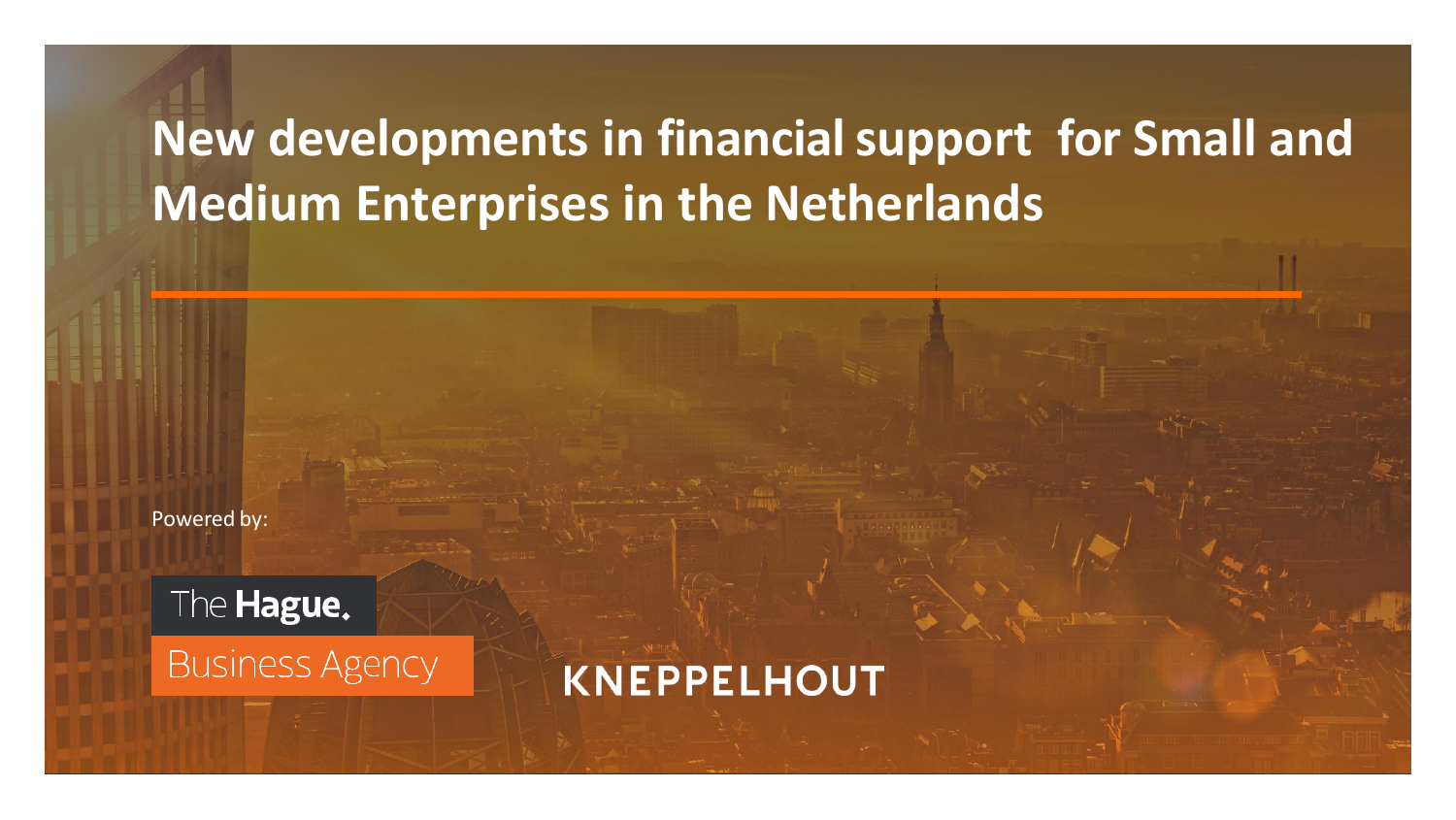





**Daisy Tijn A Lien**

The Hague Business Agency

#### **Gert-Jan de Jager**

Kneppelhout Lawyers

**Guy van Eijkeren**

The Hague Business Agency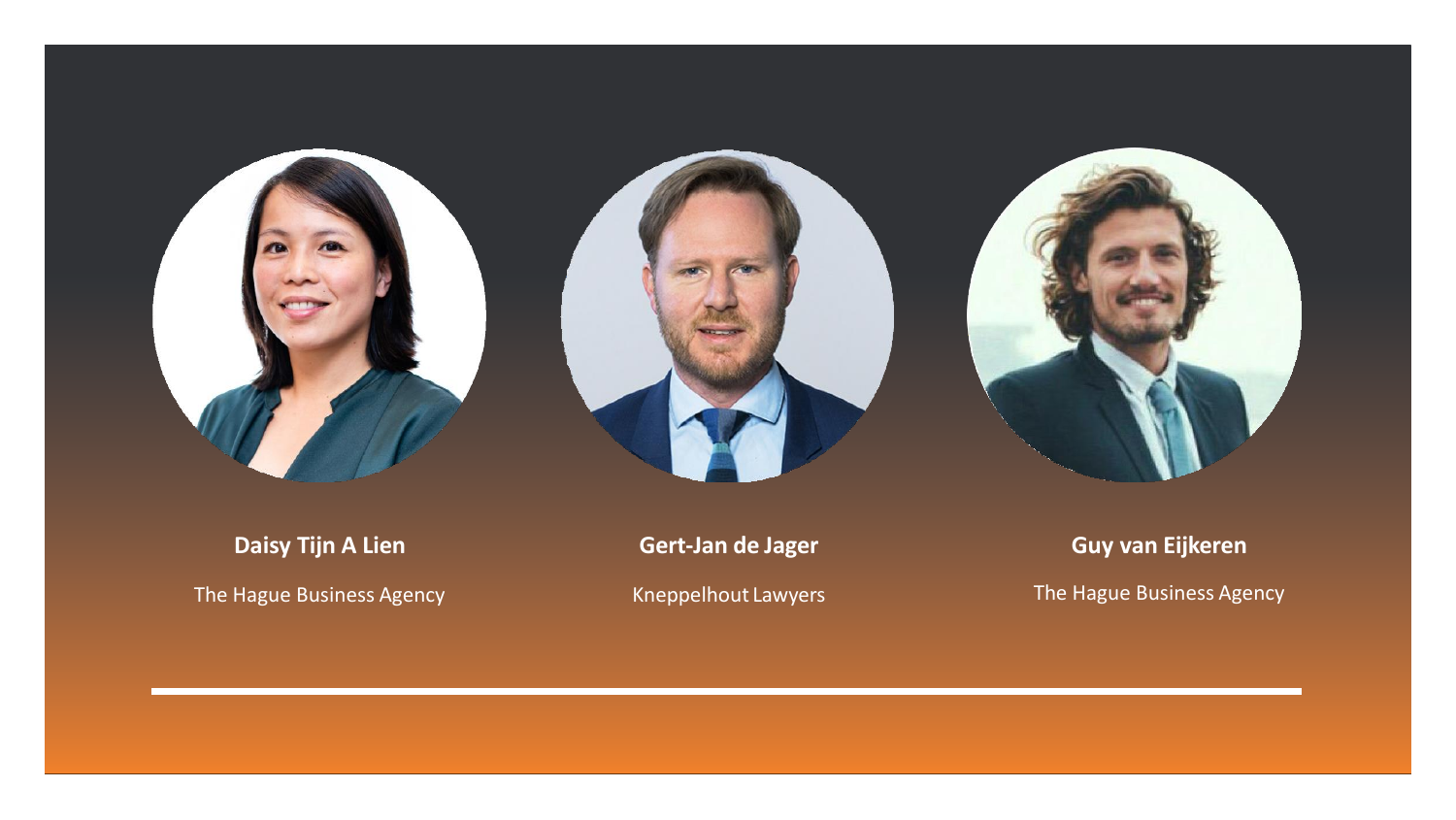## **Program**

*O* Latest business developments from The Hague Business Agency - Daisy Tijn A Lien ➋ Update on key financial instruments for SME companies - Gert-Jan deJager **B** Investor Relations activities and plans from The Hague Business Agency - Guy van Eijkeren ➍ Q&A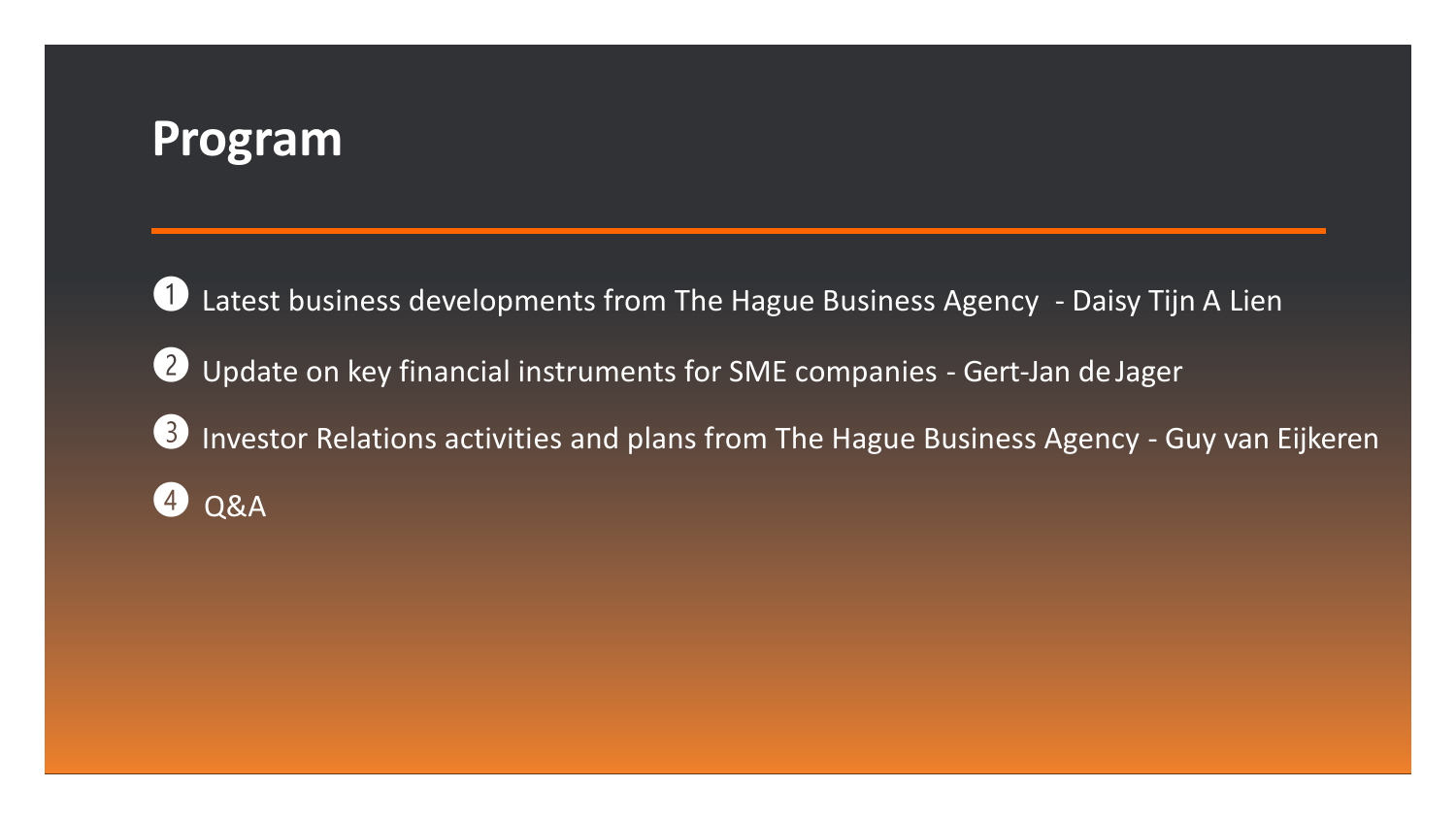

Gert-Jan de Jager - Kneppelhout Lawyers

#### NOW 1.0 in March 2020 vs NOW 2.0 in July 2020

The City The Business The Hague.

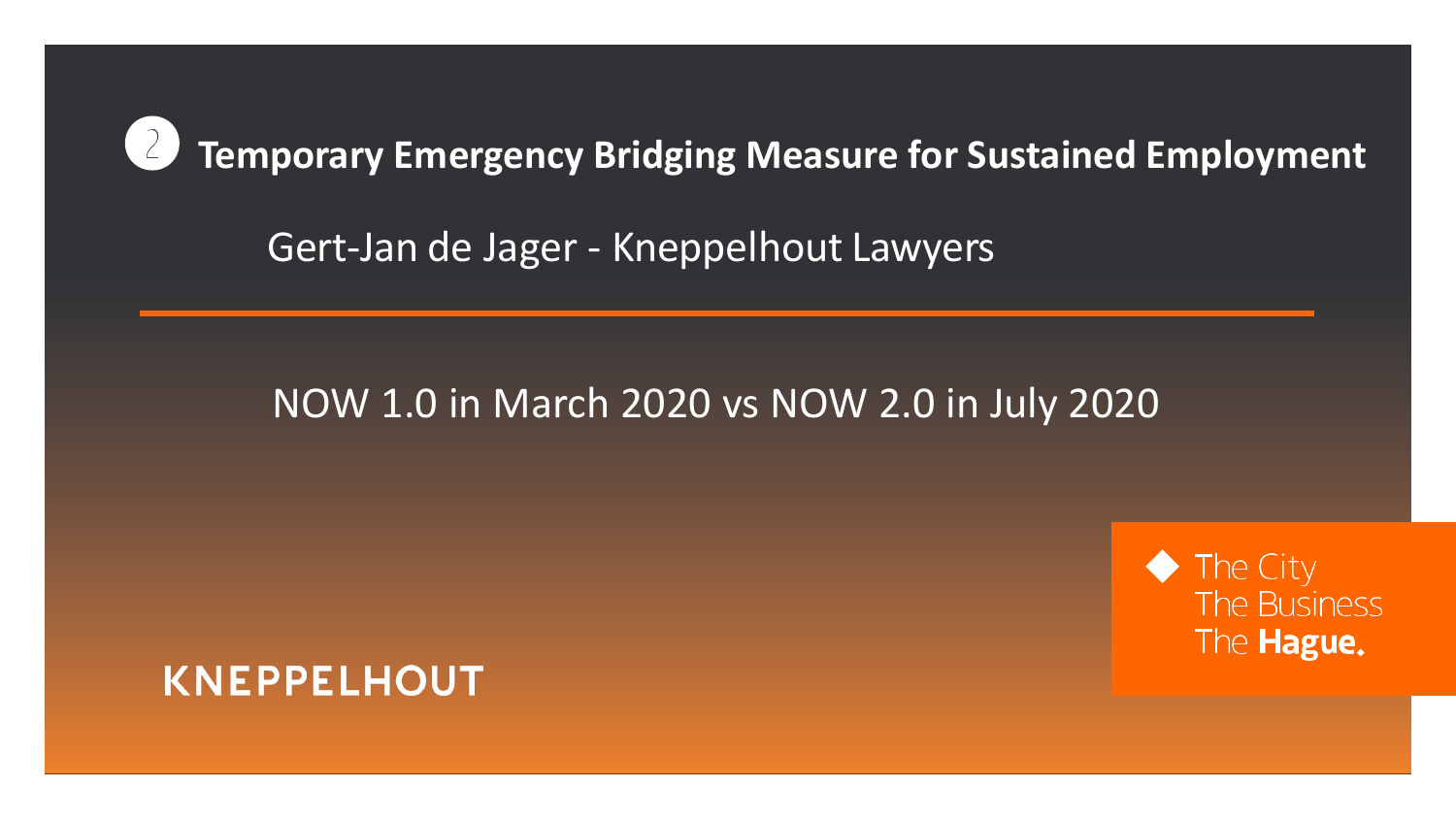## **NOW 2.0 - EXAMPLE**

Gert-Jan de Jager - Kneppelhout Lawyers

50% (turnover loss) x 90% (subsidy percentage) x € 3.000 (total wages March) X 4 (months) X 140% (increase (flat rate)) =  $\epsilon$  7.560

**That means (50% x 90% x 1.000 x 4 x 140%) = € 2.520 subsidy per employee**

In case of dismissing employee on economic grounds  $\rightarrow$  100% correction:  $\epsilon$ 1.000 (individual wages) x 3 (months) x 1,4 (increase (flat rate)) x 0,9 (subsidy percentage) =  $\epsilon$  3.780 Turnover loss is not taken into account. Remaining:  $\epsilon$  7.560 –  $\epsilon$ 3.780 =  $\epsilon$  3.780. No negative subsidy!

The City The Business The Hague.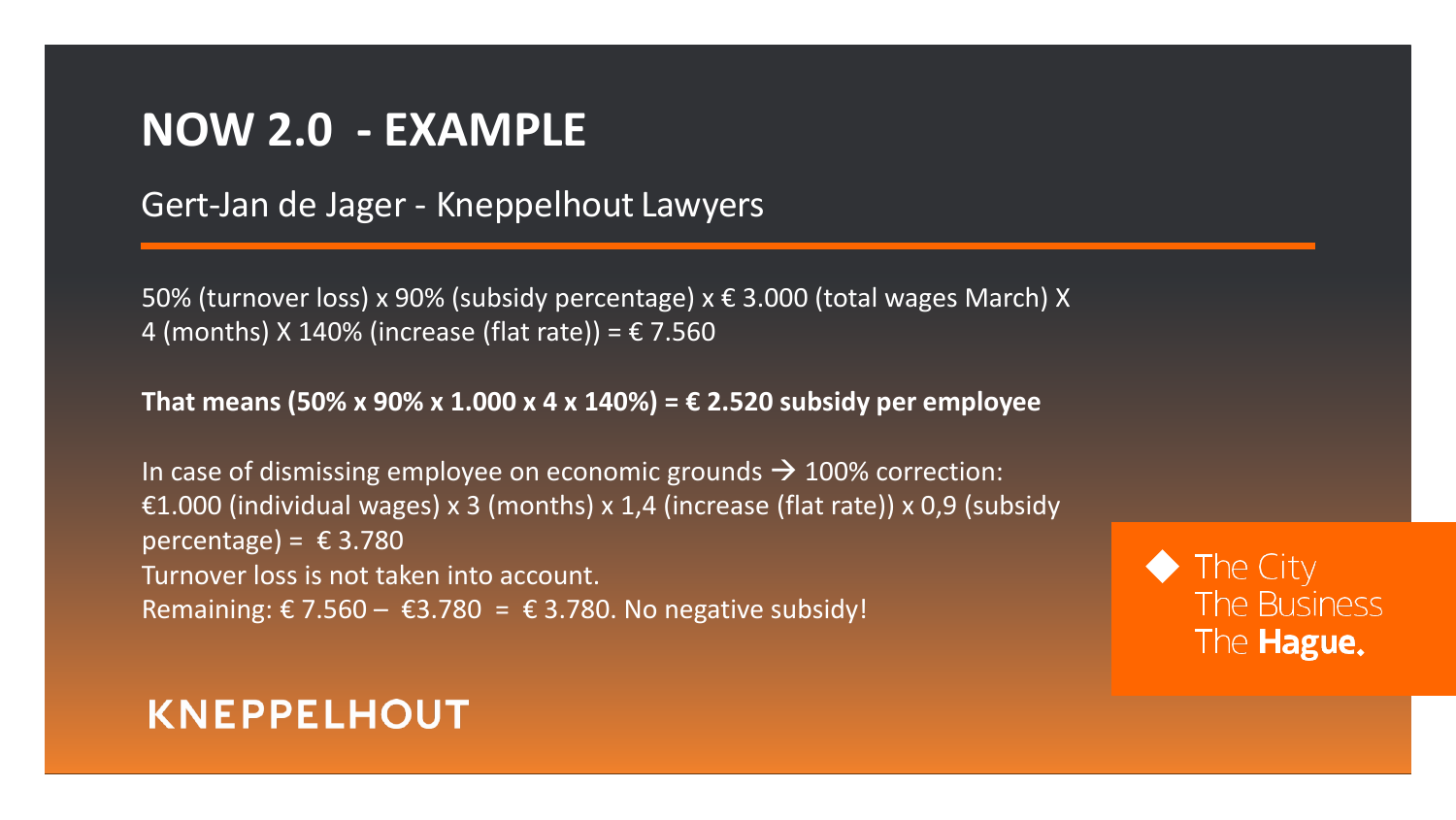## **COL 1.0 vs COL 2.0**

Gert-Jan de Jager - Kneppelhout Lawyers

- For start-ups, scale-ups and innovative SME's
- Using the loan for payment for obligations and/or investments
- Liquidity figures over a period of 12 months show your payment problems due to the corona crisis
- Explain why you need the funding for the next 9 months and no accumulation of state aid (no combination possible with BMKB-C and GO)
- Check by the regional development corporation (ROM)

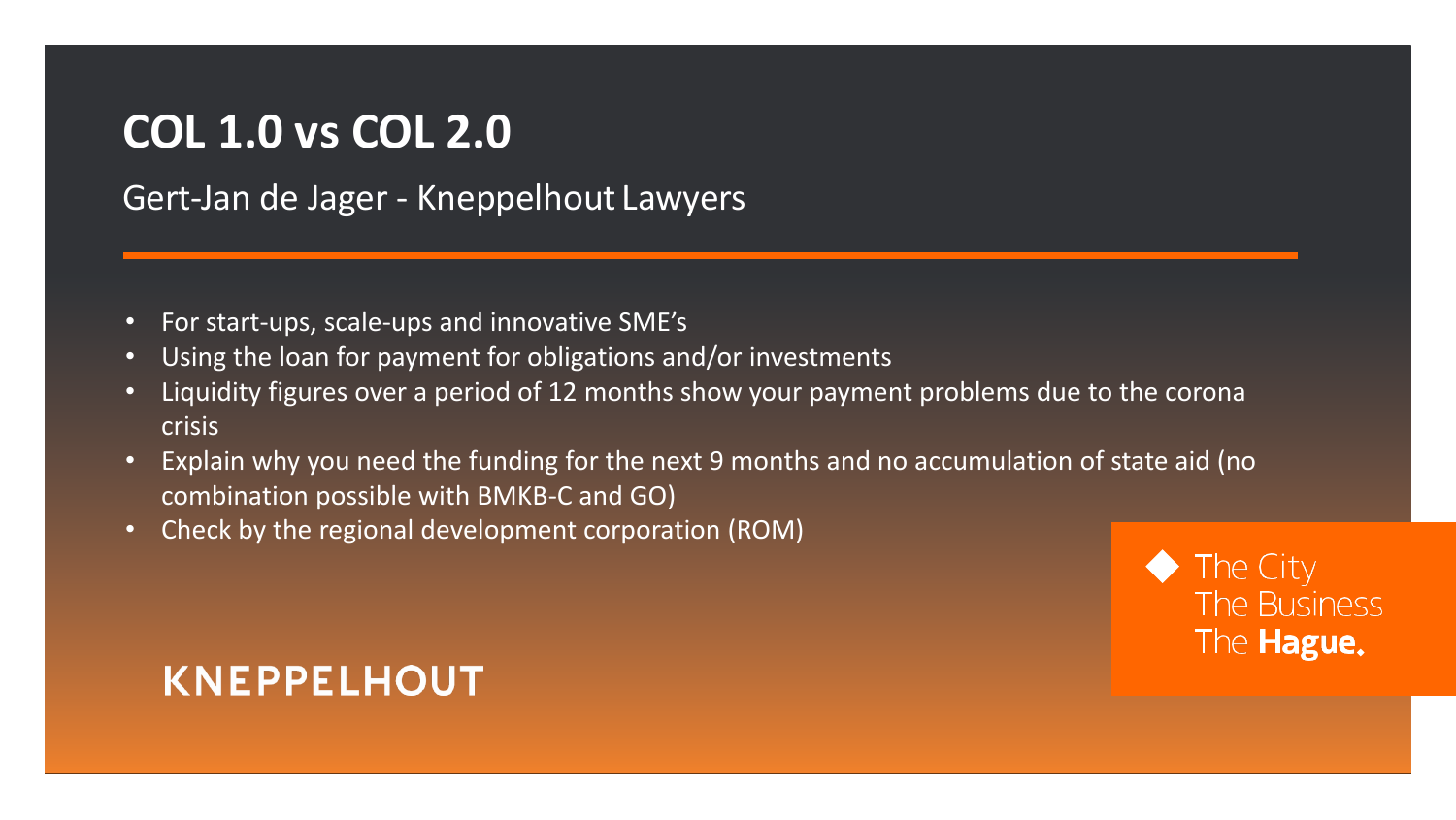## **COL 1.0 vs COL 2.0**

Gert-Jan de Jager - Kneppelhout Lawyers

- Bridging loan of  $\epsilon$  50.000 to  $\epsilon$  250.000  $\rightarrow$  3% interest
- Bridging loan of  $\epsilon$  250.000 to  $\epsilon$  500.000  $\rightarrow$  3% interest, but 25% of the loan should be generated by existing shareholders (or others)
- Bridging loan of  $\epsilon$  500.000 tot  $\epsilon$  2 million  $\rightarrow$  3% interest and a premium of 2% per year; again 25% of the loan generated by existing shareholders

The City The Business The Hague.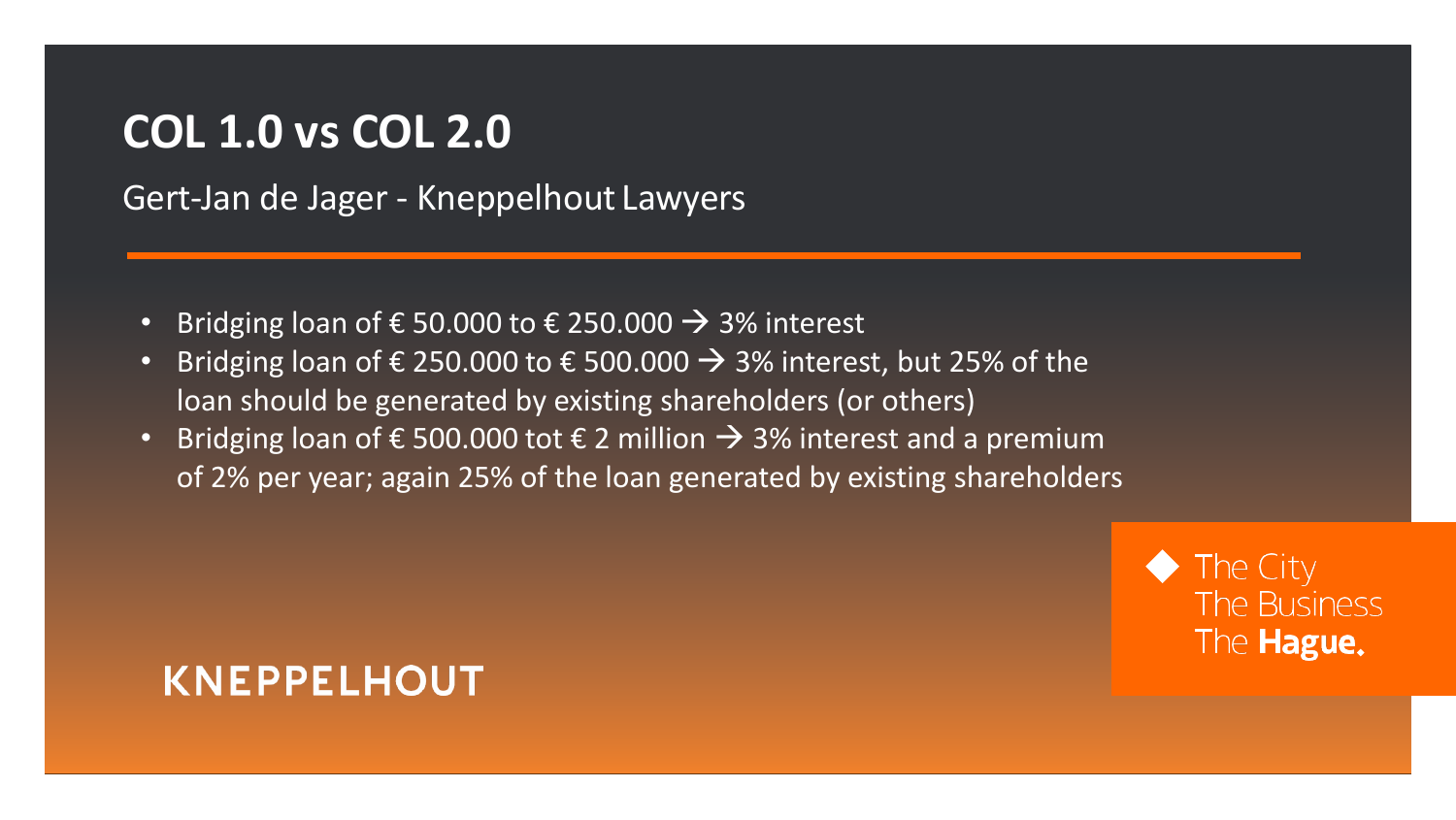#### **Dashboard – Corona bridging loan for applications below 2M EUR**

Source of figures: Techleap

11. 14,71%Miscellaneous

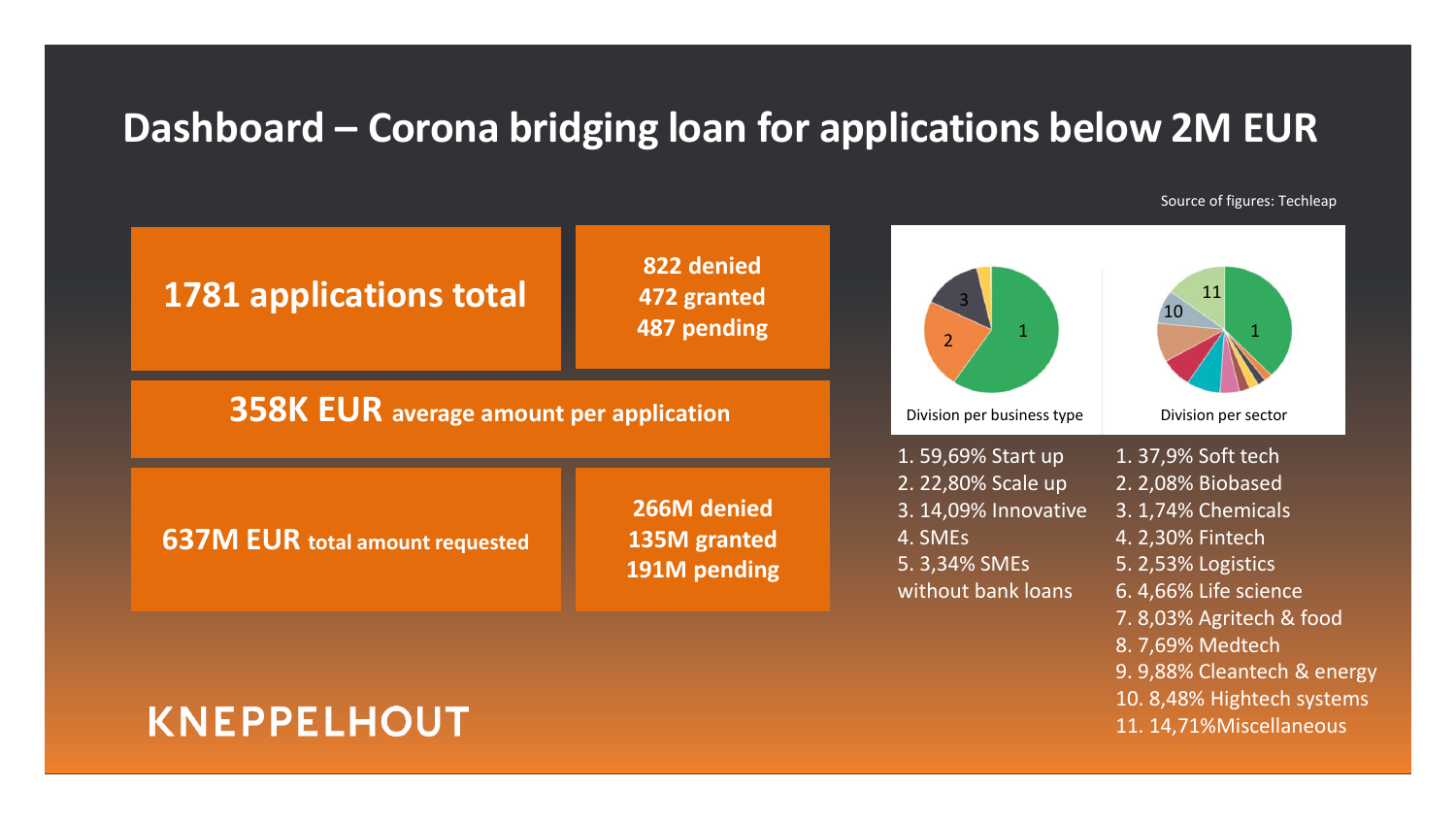## **TOZO 2.0**

Gert-Jan de Jager - Kneppelhout Lawyers

- Sole proprietor, zzp'er, partner in a general partnership, DGA
- Extension of Tozo 1.0 for a period of 4 months (application prior to 30 September).
- Income support partner's income will be checked (combination of the two more than social minimum  $\rightarrow$  no aid
- Loan for business capital (maximum  $\epsilon$  10.157); no second loan when this loan has been given through Tozo 1.0

The City The Business The Hague.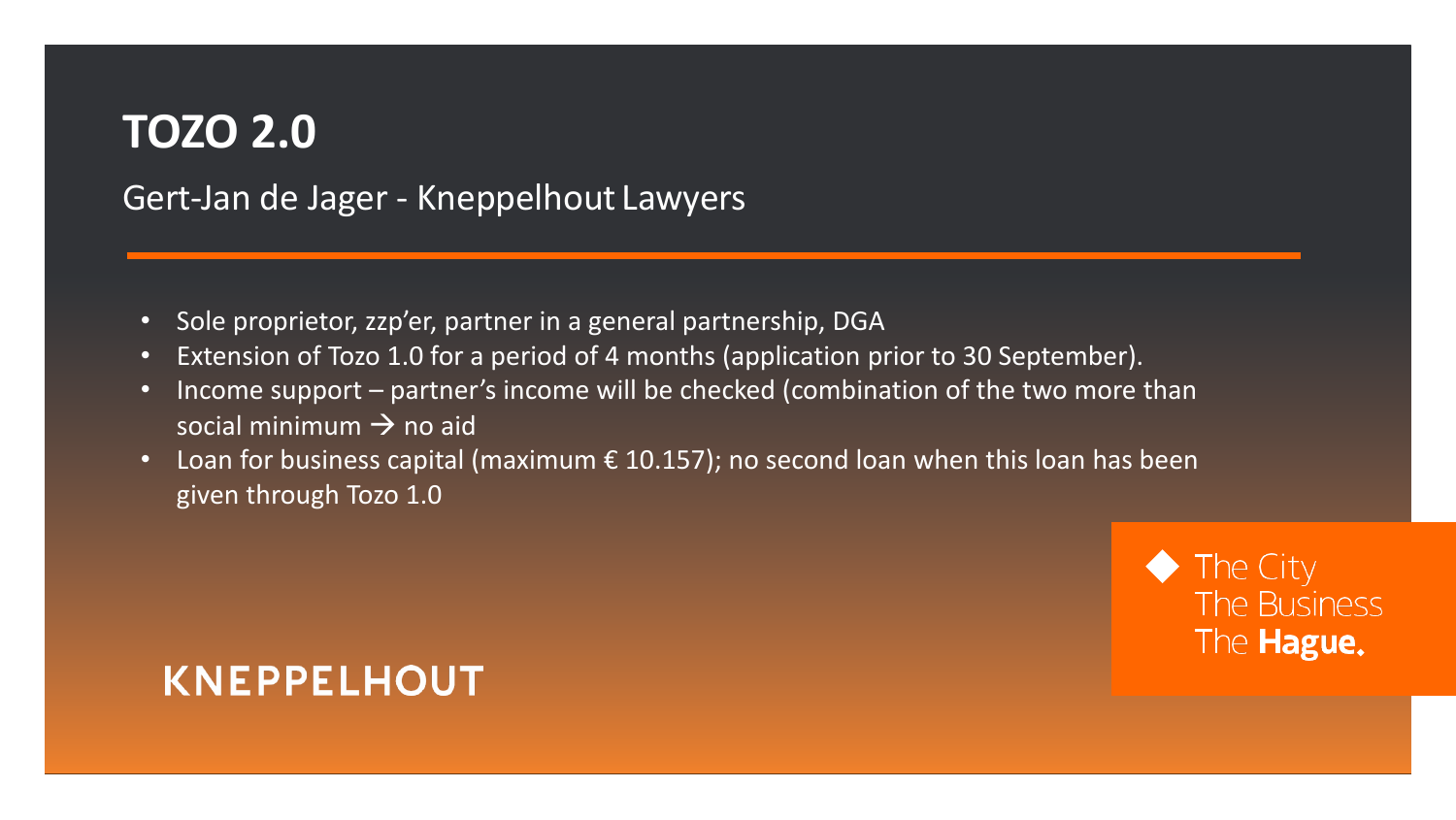# ➌ **Investor Relations activities and plans**

#### Guy van Eijkeren - The Hague Business Agency





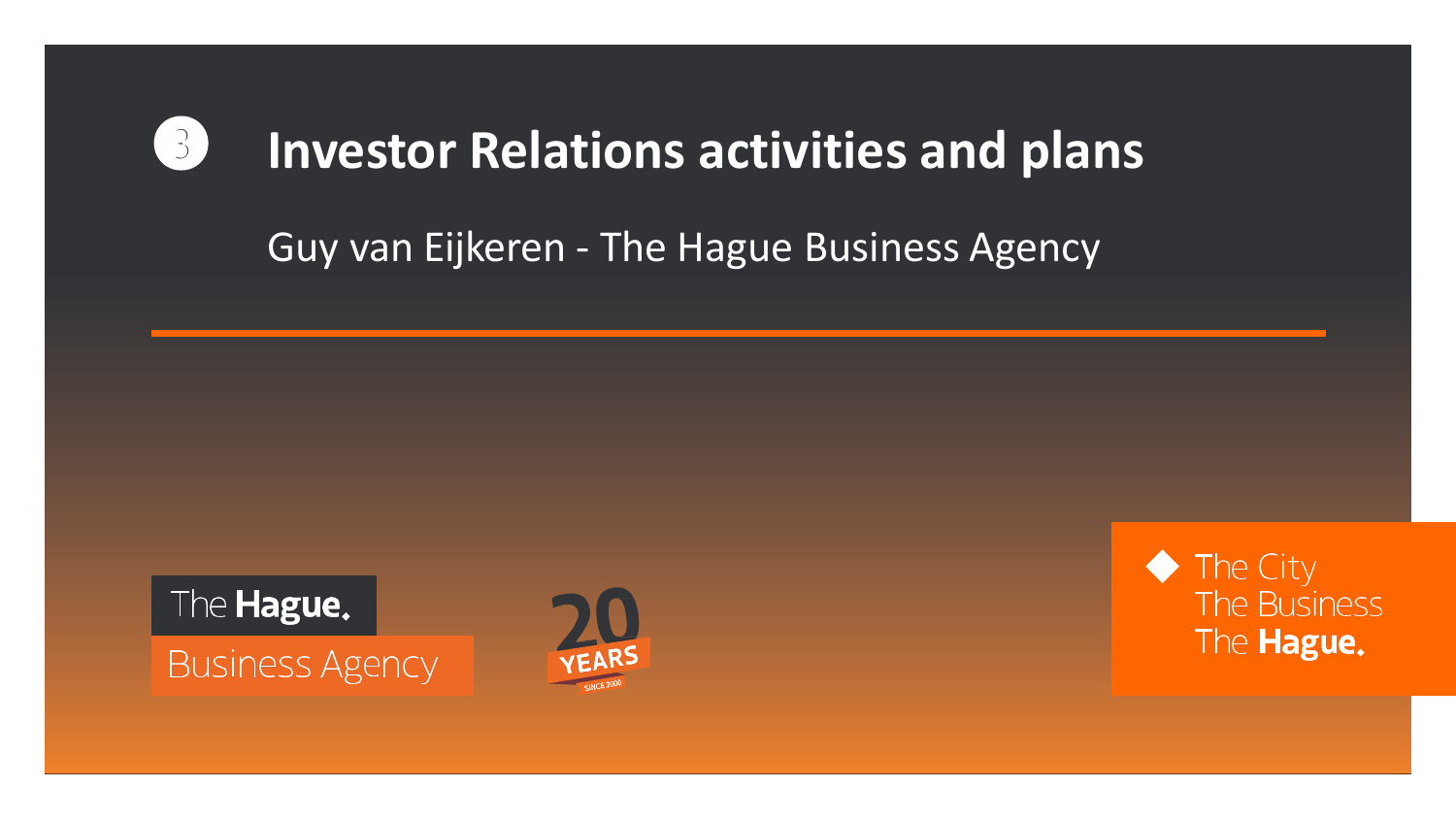# **Investor Relations Survey 1 - highlights**

- 83% expected their organization to experience negative financial effects due to crisis
- 54% expects the financial impact to become critical for their company if the emergency measures continue for at least 4-6 months
- 71% doesn't have full knowledge of the benefits the government has developed for international businesses in The Hague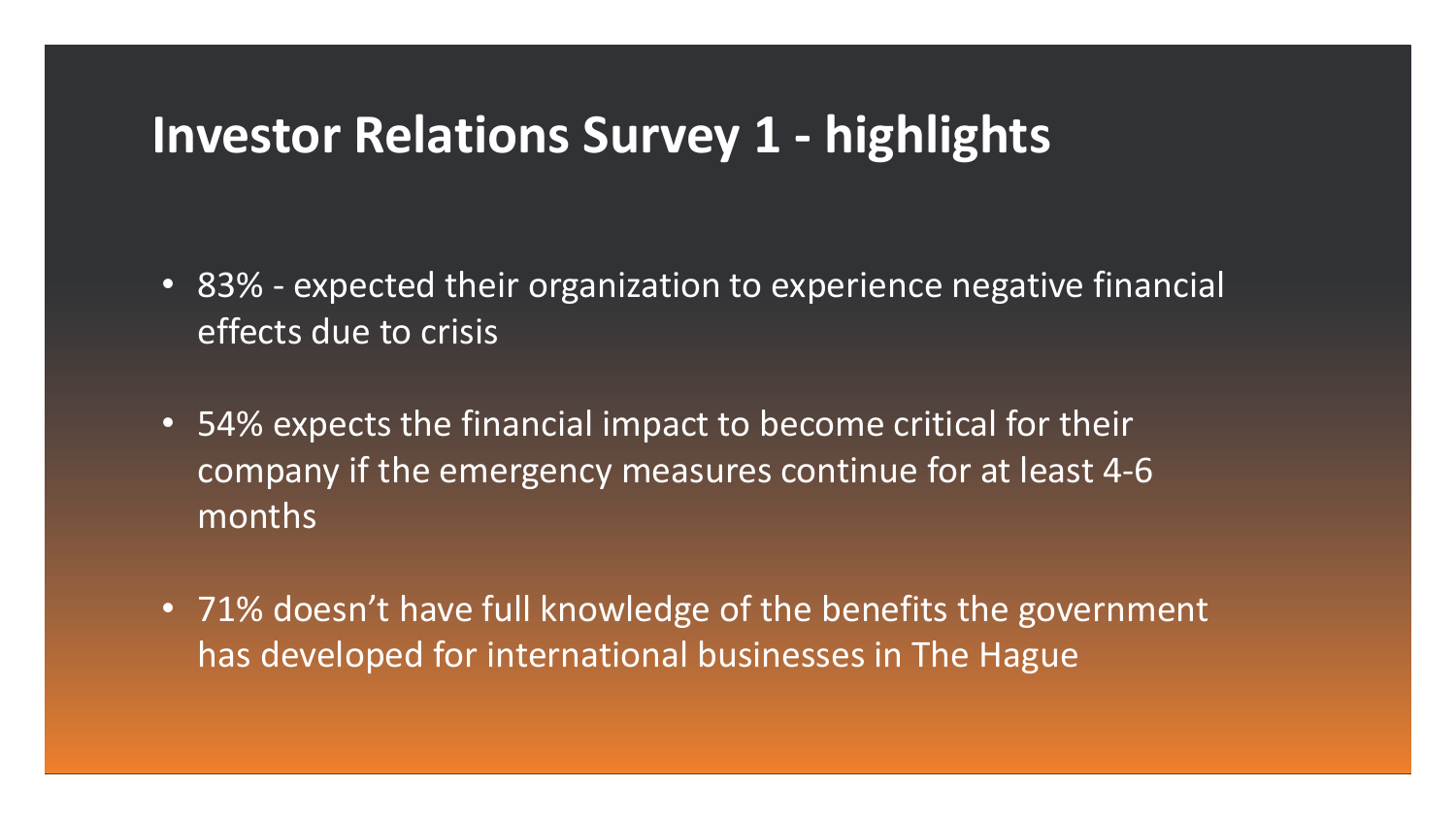# **Investor Relations Survey 2 - highlights**

#### **Less chain disruption but more loss of existing business**

#### **Concerns**

Less companies report problems with supply chain disruption, more companies report loss of existing business

Concerns

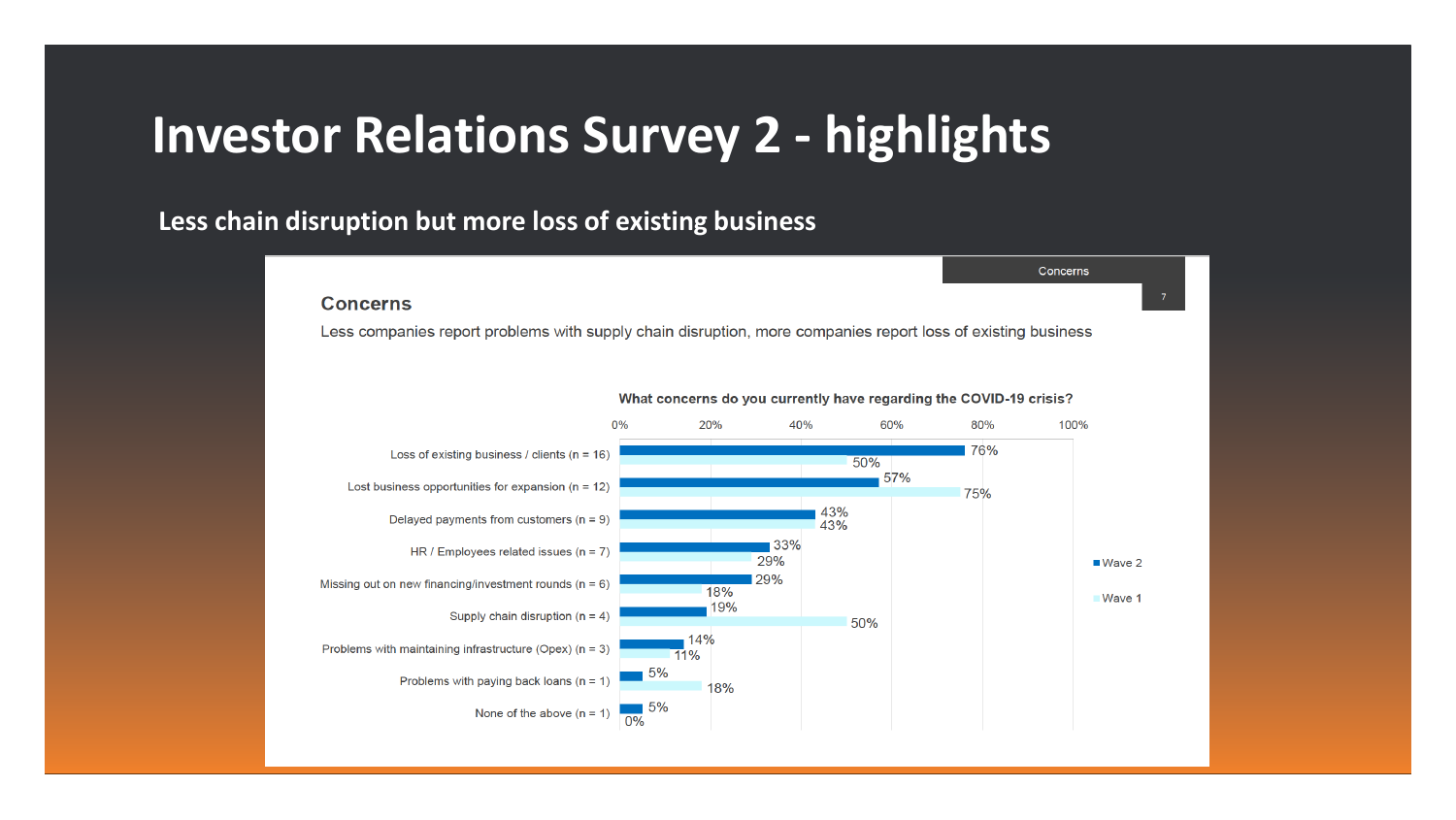## **Investor Relations - 2nd Survey - highlights**

#### **Most used program is the NOW measures**

#### **Government Benefits Government Benefits** NOW is the most used governement benefit Has your organization made use of any of the benefits the Dutch government has made available for businesses and entrepreneurs?  $0%$  $20%$ 40% 60% 80% Noodmaatregel Overbrugging voor Werkgelegenheid (NOW) (n = 6)  $30%$ Corona-OverbruggingsLening (COL)  $(n = 1)$  5% Tegemoetkoming Ondernemers Getroffen Sectoren (TOGS) (n = 1)  $5\%$ Borgstelling MKB-kredieten (BMKB) ( $n = 1$ ) 5% Another measure  $(n = 1)$  5% Named reasons for not using benefits: Tijdelijke overbruggingsregeling zelfstandig ondernemers (Tozo) ( $n = 0$ ) - Not applicable to us / we don't meet the requirements  $(7x)$ - Office rental price is higher than before Garantie Ondernemersfinanciering (GO-C) (n = 0) - Turnover does not decrease up to 20% - We are in the process of applying for COL and other Klein Krediet Corona (KKC-regeling) (n = 0) forms of subsidy. 60% None of these, because  $(n = 12)$